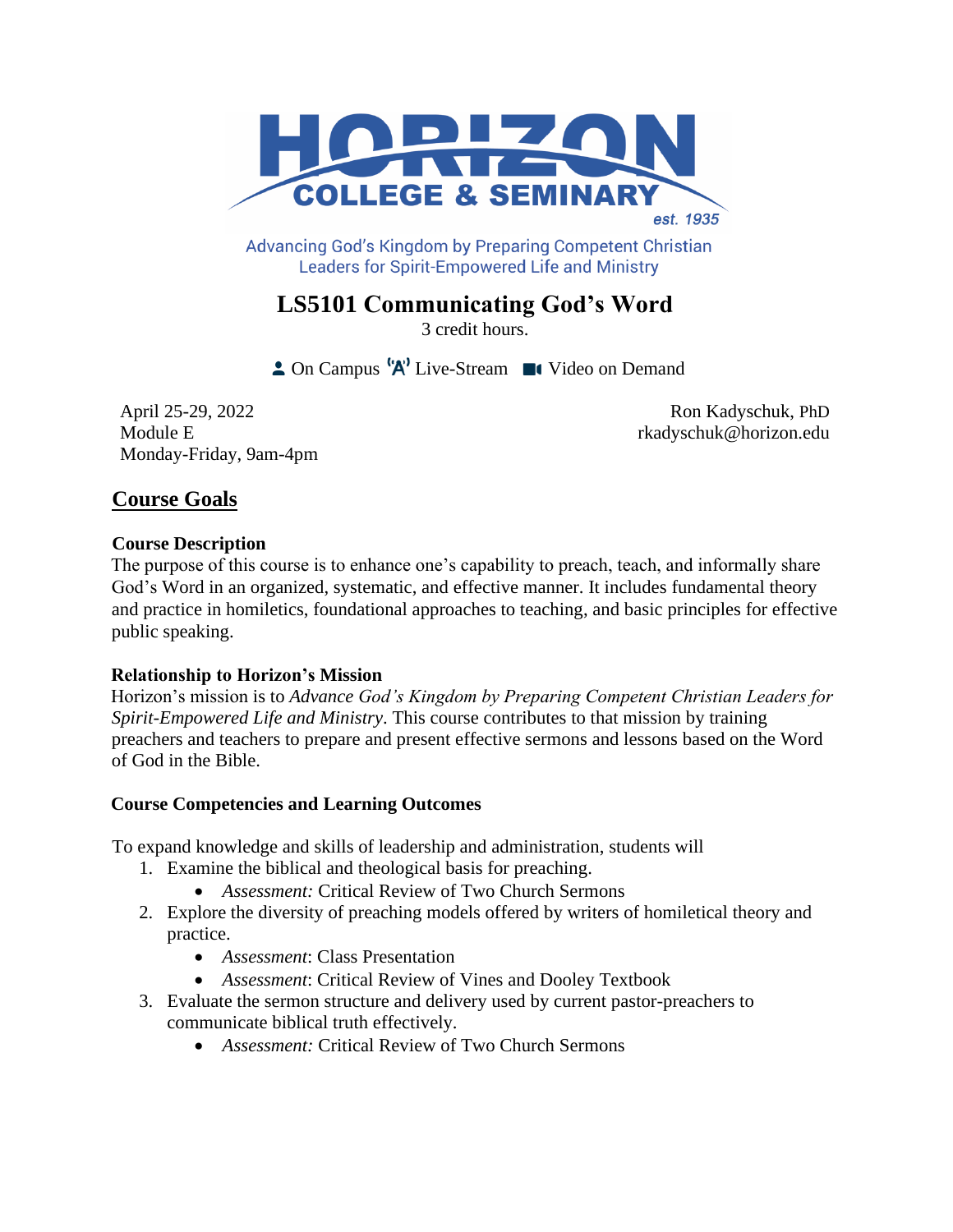- 4. Assess the value of 'secular' principles and practices of public speaking to contribute toward effective preaching or teaching.
	- *Assessment*: Video Personal Reflection on Dale Carnegie Textbook
- 5. Demonstrate personal application of principles and practices of effective preaching and teaching.
	- *Assessment*: One Sermon in Class
	- *Assessment*: Post-Module Sermon or Bible Lesson

# **Course Work**

### **Required Readings**

Anderson, Kenton C. *Choosing to Preach: A Comprehensive Introduction to Sermon Options and Structures*. Grand Rapids: Zondervan, 2006. ISBN: 978-0310267508. \*Pages 15-125 (110 pages)

Dale Carnegie Training. *Stand and Deliver: How to Become a Masterful Communicator and Public Speaker*. New York: Touchstone (Simon and Schuster), 2011. ISBN: 978- 1439188293. \*Chapters 1-3, 6-10, and 12 (164 pages)

Vines, Jerry and Adam Dooley. *Passion in the Pulpit: How to Exegete the Emotion of Scripture*. Chicago: Moody, 2018. ISBN: 978-0802418388. \*Pages 23-193 (170 pages) **\*Not available on the DTL**

Required readings also include the following article and blog entries (all items are available on Populi):

- a) Article: Carter, J. W. "The Doctrine of Preaching in the New Testament." This article presents a conservative evangelical affirmation of the nature of biblical preaching and its essential need in the Church today. The author offers an overview of New Testament words for preaching, basic forms of preaching in the New Testament, and theological foundations for the New Testament's emphasis on preaching. (11 pages)
- b) Blog: Mohler, Albert. "Why Do We Preach: A Foundation for Christian Preaching -Parts One, Two, and Three." (6 pages)
- c) Blog: Williams, Glyn. "The Biblical and Theological Basis for Expository Preaching.*"* (8 pages)

In addition to the above required textbooks, article, and blog readings, select one of the following options to personalize your readings and assignments towards an emphasis in preaching or teaching:

# **Option A: Preaching Emphasis**

Miller, Calvin. *Preaching: The Art of Narrative Exposition*. Grand Rapids: Baker, 2010. ISBN: 978-0801072437. (180 pages)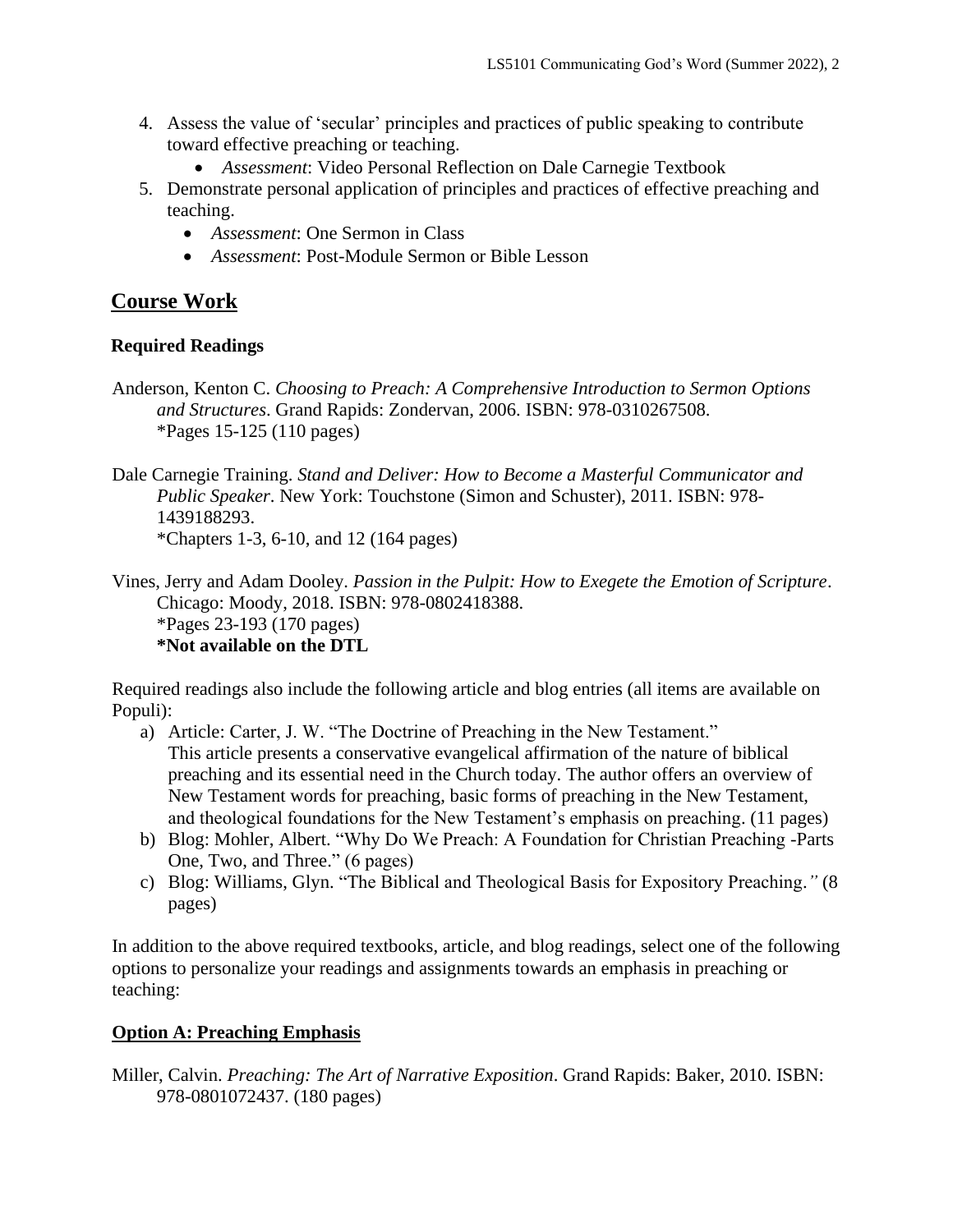Reference (not required)

Griffiths, Jonathan. *Preaching in the New Testament: An Exegetical and Biblical-Theological Study*. Downers Grove: IVP, 2017. ISBN: 978-0830826438. [https://www.thegospelcoalition.org/themelios/review/preaching-in-the-new-testament-an](https://www.thegospelcoalition.org/themelios/review/preaching-in-the-new-testament-an-exegetical-and-biblical-theological-study/)[exegetical-and-biblical-theological-study/](https://www.thegospelcoalition.org/themelios/review/preaching-in-the-new-testament-an-exegetical-and-biblical-theological-study/)

### **Option B: Teaching Emphasis**

Buice, Josh. "Preaching and Teaching are not the Same." Available on Populi. (3 pages)

Richards, Lawrence and Gary Bredfeldt. *Creative Bible Teaching*. Revised and Updated. Chicago: Moody, 2020. ISBN: 978-0802419590. \*Selected pages to be assigned in dialogue.

Sproul, R. C. "The Difference Between Preaching and Teaching." [https://www.sermoncentral.com/pastors-preaching-articles/sermoncentral-r-c-sproul-the-difference](https://www.sermoncentral.com/pastors-preaching-articles/sermoncentral-r-c-sproul-the-difference-between-preaching-teaching-2289)[between-preaching-teaching-2289](https://www.sermoncentral.com/pastors-preaching-articles/sermoncentral-r-c-sproul-the-difference-between-preaching-teaching-2289)

Note: There is a total of about 650 pages of textbook material for either option.

\*\*While students have the benefit of accessing their textbooks online through the [Digital](https://saskatoon.mlasolutions.com/m5/catalog/(S(3h21syce2tpjqj0wea2rbnzr))/Default.aspx?installation=HRZN)  [Theological Library,](https://saskatoon.mlasolutions.com/m5/catalog/(S(3h21syce2tpjqj0wea2rbnzr))/Default.aspx?installation=HRZN) they will not have access to the Digital Theological Library upon graduation. Therefore, we encourage students to purchase select textbooks to build their personal library. For your convenience, Horizon has partnered with Kennedy's Parable to provide textbooks.

# **Course Assignments and Activities**

### **Pre-Module**

- *1. Preparation for Class Presentation*
	- Read the assigned pages in the Anderson textbook.
	- As you read, make personal notes (informal jottings) of your thoughts regarding the four crucial questions Anderson asks about preaching and the relationships between the cognitive/affective and deductive/inductive domains in a preacher's audience. This exercise is intended to be informal, point-form jottings.
	- Prepare to present two of the following sections to the class:
		- a) Option 3A: Begin with the Text: Deductive Study (pp 51-67)
		- b) Option 3B: Begin with the Listener: Inductive Study (pp 69-84)
		- c) Option 4A: Focus on the Idea: Cognitive Style (pp 89-103)
		- d) Option 4B: Focus on the Image: Affective Style (pp 105-125)
	- As part of your class presentation, include the following:
		- a) A critical review of the four questions that Anderson raises in the first part of the book:
			- Are you going to preach?
			- Are you going to preach the Bible?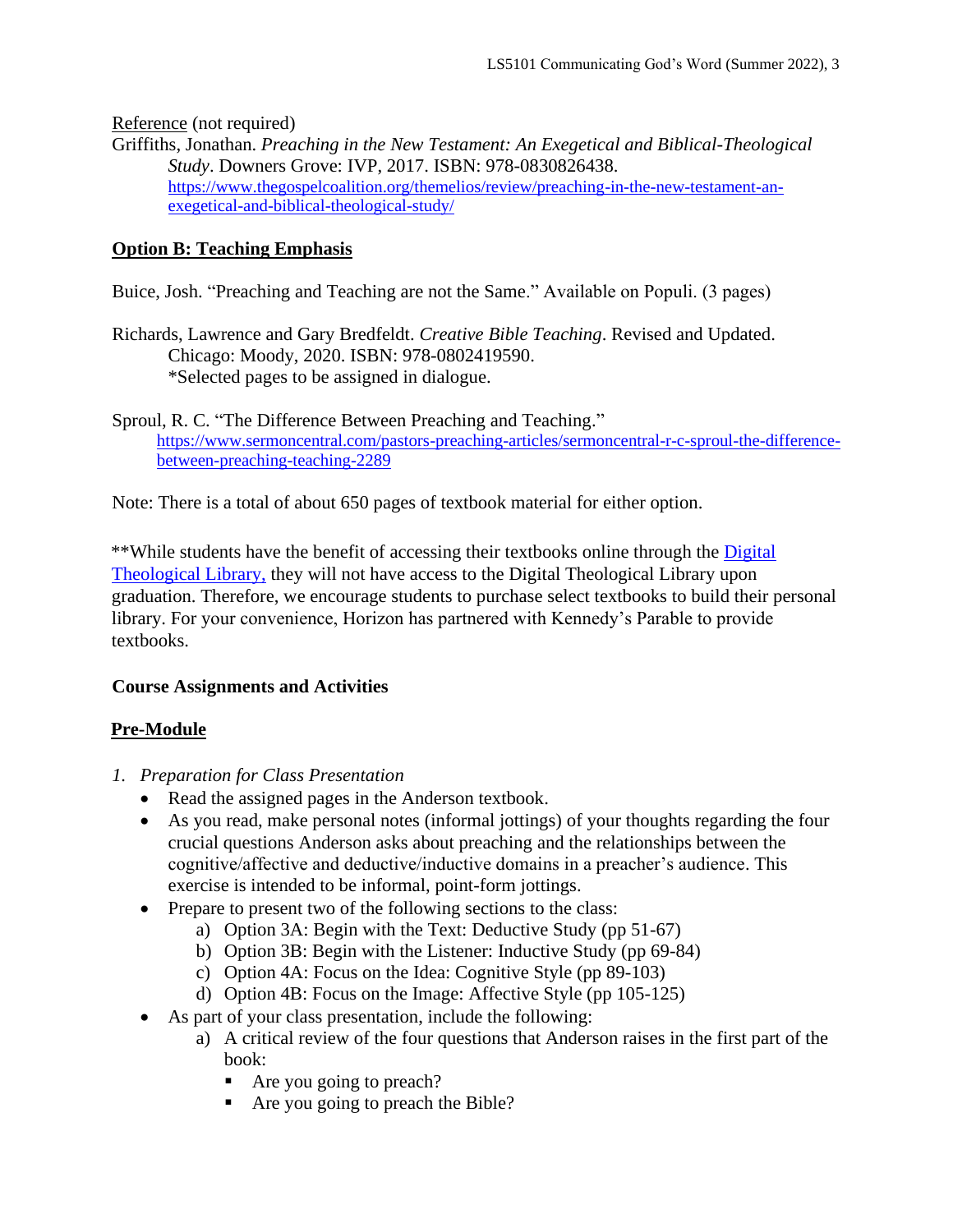- How will you discern your message from the Bible?
	- o Begin with the text: deductive study
	- o Begin with the listener: inductive study
- How will you communicate the message?
	- o Focus on the idea: cognitive style
	- o Focus on the image: affective style
- b) A brief overview of the core material in the assigned sections.
- c) A summary of your understanding of the significance of the deductive/inductive and cognitive/affective elements for the work of the preacher.
- d) Two or three relevant and focused questions to stimulate class discussion of the topic and your presentation.
- Related learning outcome(s): #2
- **Assignment Length:** 20-minute oral presentation plus 10 minutes for discussion of questions.
- **Due date:** Module week.

\*Note: All written assignments in this course assume a template of about 300 words per page with 12-point Times New Roman font.

# **During Module**

- *2. Class Presentation (20%)*
	- Your presentation will occur early in the module week. Complete your preparations, as described above, before the start of the module.
- *3. One Sermon (20%)*
	- Select a topic/theme and a methodological approach. Prepare a sermon based on elements of homiletical structure that are appropriate for the type of sermon you have chosen.
	- Dr. Kadyschuk will video your sermon for you to view and do a self-evaluation. After you complete the self-evaluation, you will meet with Dr. K. to review your evaluation and his evaluation of the sermon.
	- Related learning outcome(s): *#*5.
	- **Assignment Length:** 20 minutes.
	- **Due date:** Module Week.

# **Post-Module**

- *4. Video Personal Reflection on Dale Carnegie Textbook (10%)*
	- Read the assigned pages in the textbook *Stand and Deliver*.
	- Prepare a video Personal Reflection that includes 1 minute of personal commentary (maximum of 1.5 minutes) for each of the assigned chapters in the book.
	- Assigned chapters are 1-3, 6-10, and 12. Some chapters will inspire you more than others.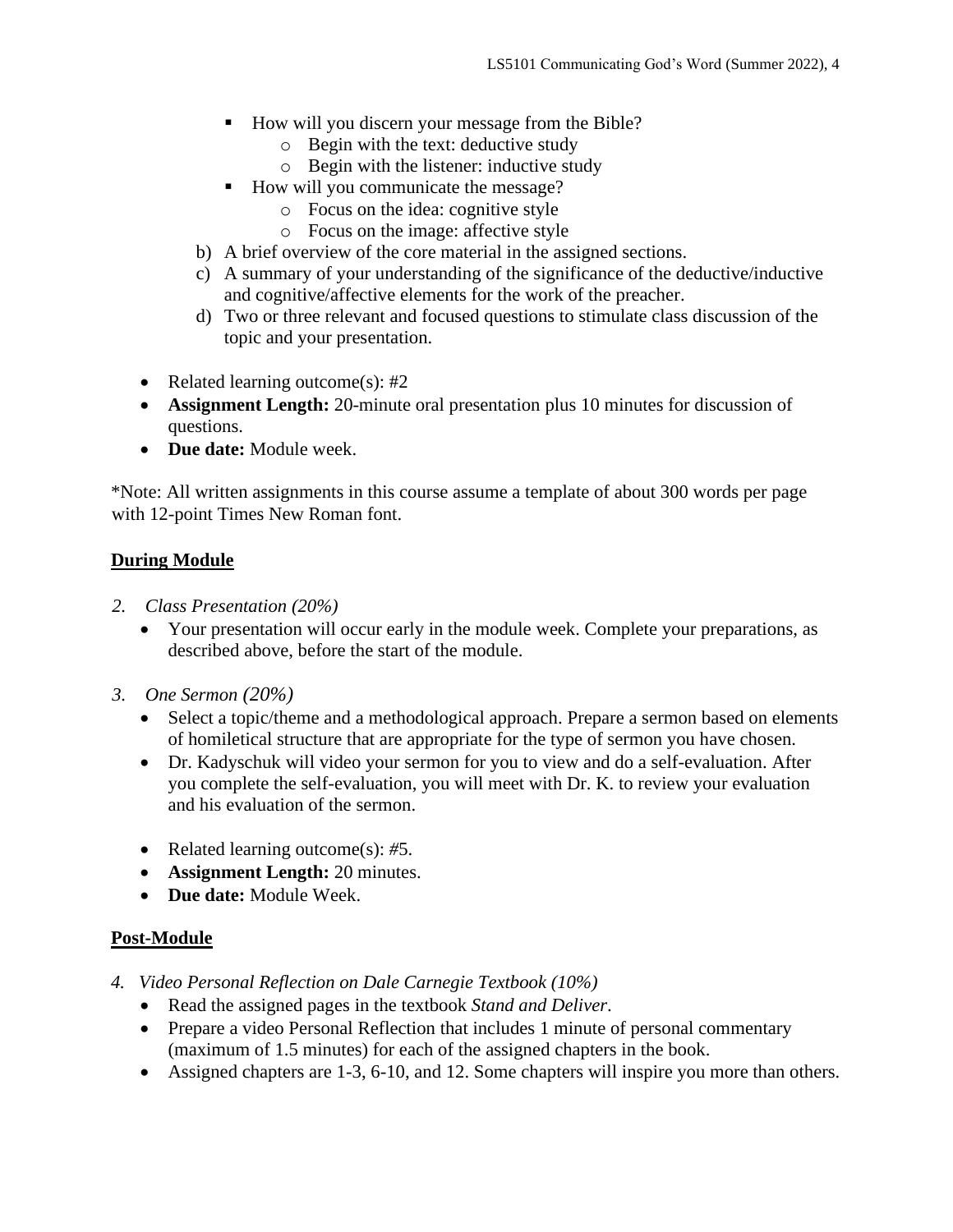- Along with the elements of a Personal Reflection (described later in the syllabus), be sure to include:
	- a) The highlight(s) of personal learning from each chapter.
	- b) Some commentary on the relevance of the chapter's material for the preacher and/or the teacher of God's Word (according to whether you are doing Option A or Option B).
	- c) A statement at the end (up to 2 minutes) that summarizes your assessment of the overall value gained from the book.
- Related learning outcome(s): *#*4.
- **Assignment Length:** 9-12 minutes (estimate) for chapter reflections plus a 2-minute summary statement.
- **Due date:** May 13, 2022.
- *5. Critical Review of Two Church Sermons* (10%)
	- Read the following article and blog entries (available on Populi):
		- a) "The Doctrine of Preaching in the New Testament"
		- b) "Why Do We Preach: A Foundation for Christian Preaching"
		- c) "The Biblical and Theological Basis for Expository Preaching"
	- Experience two different Sunday sermons in a church setting, one sermon by each of two different preachers.
	- Evaluate the biblical and theological elements of each of these sermons using:
		- a) The analysis and critique form provided on Populi and
		- b) The aspects of theory and practice raised in the article and blog entries
	- When handing in this assignment, schedule a debrief session with Dr. Kadyschuk to discuss your two critical reviews in the context of elements raised in the critique form, the article, and the blog entries.
	- Related learning outcome(s): #1, 3.
	- **Assignment Length:** 3-4 pages for each critique (see form on Populi).
	- **Due dates:** May 20, 2022, for written assignment; May 27, 2022, for oral debrief session.
- *6. Critical Review of Vines and Dooley Textbook* (20%)
	- Read the assigned pages in the textbook *Passion in the Pulpit.*
	- Write a Critical Review to evaluate what Vines and Dooley are saying in this book. Use the guidelines for a Critical Review found later in this syllabus.
	- Include specific references to the two sermons you assessed in Assignment 5 (above) to indicate how those sermons relate to the material presented by Vines and Dooley.
	- Related learning outcome(s): *#*2
	- **Assignment Length:** 4-5 pages.
	- **Due date:** June 03, 2022.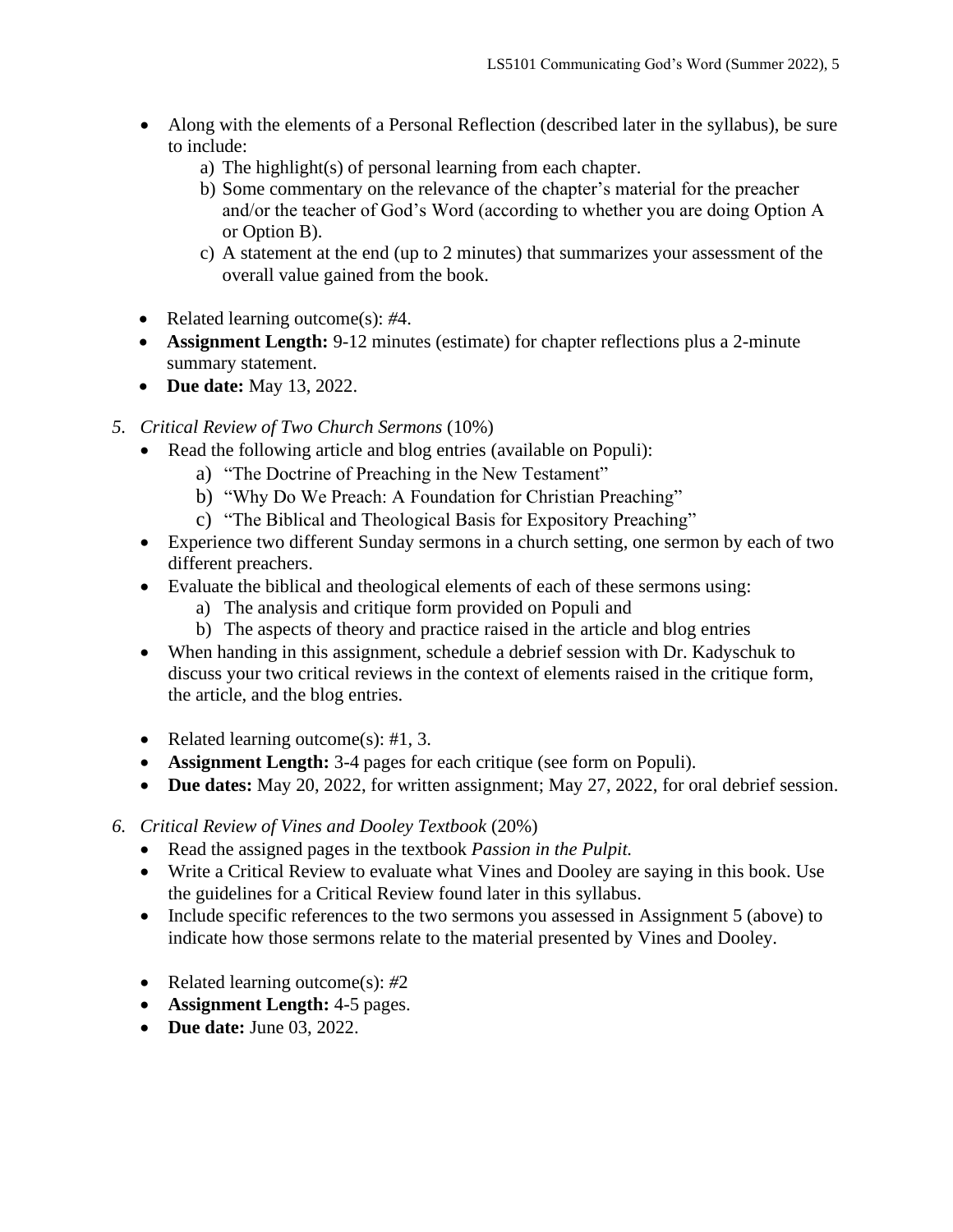# *7. Sermon or Bible Lesson* (20%)

# Option A: Preaching

- Read the assigned pages in the Miller text *Preaching: The Art of Narrative Exposition*.
- Use Miller's principles for narrative exposition as a base for preparing and presenting a sermon to a congregation.
- Video the sermon, view it, and complete a self-evaluation. Send the video and selfevaluation to Dr. Kadyschuk.
- Schedule a debrief session with Dr. K.: a) to review your self-evaluation and his evaluation of the sermon, and b) to share your sermon pre-planning and notes with concrete evidence of Miller's material.
- Related learning outcome(s): *#*5.
- **Assignment Length:** 22-25 minutes.
- **Due date:** TBA.

The due date will be dependent on your ability to secure a place and time to share the sermon. Note that the date for closure of this course is June 20, 2022; so that is the final deadline to meet with Dr. K. and submit all assignments.

# Option B: Teaching

- Confer with Dr. K. for the assigned sections to read in the Richards/Bredfeldt text.
- Use the text material as a base for preparing and presenting a Bible lesson to an age group of your choice.
- Video the lesson, view it, and complete a self-evaluation. Send the video and selfevaluation to Dr. K.
- Schedule a debrief session with Dr. K.: a) to review your self-evaluation and his evaluation of the Bible lesson, and b) to share your lesson pre-planning and notes with concrete evidence of the Richard/Bredfeldt material.
- Related learning outcome(s): *#*5.
- **Assignment Length:** 30-35 minutes. **Due date:** TBA. The due date will be dependent on your ability to secure a place, time, and group for sharing the Bible lesson. Note that the date for closure of this course is June 20, 2022; so that is the final deadline to meet with Dr. K. and submit all assignments.

# **Video-on-Demand (VOD) Student Requirements**

As indicated on the course schedule, this class is being offered by VOD. Students who intend to take the course primarily through VOD are required to indicate this during their course registration. While VOD recordings are available for any student who may miss a class, non-VOD students are expected to attend class live following the class attendance policy.

- For this course, VOD students have **the same** assignment due dates as in-class students.
- For module week assignments, VOD students must consult with Dr. Kadyschuk **prior** to the module week:
	- a) to determine a suitable substitute assignment for the Class Presentation, and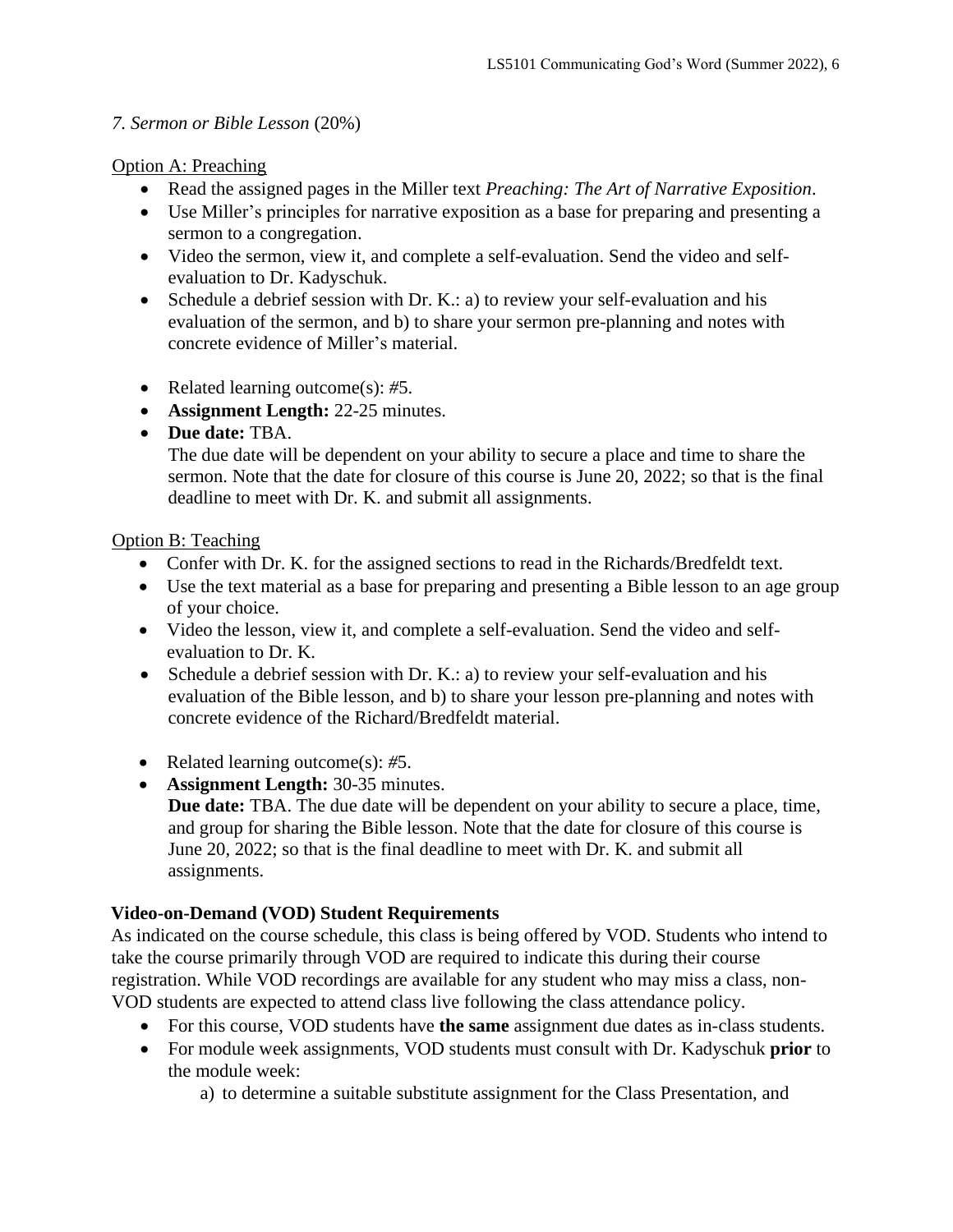- b) to set in motion a master plan to share either two sermons or a sermon and a Bible lesson at a local church before the course ends on June 20, 2022.
- Including the module week, each week for five weeks, VOD students are required to watch and engage with all lecture content and in-class activities from one full day of the module.
- By Monday at 11:59 pm each week, VOD students will submit either as a written statement on Populi (100-250 words) or FlipGrid video (1-3 min) the following: 1) confirmation of having watched the class recordings; and 2) brief thoughts about what stood out most from the class, what the student has learned, and/or questions that have risen. These should demonstrate engagement with the course material. Alternatively, the student may wish to meet the professor live over Zoom. This is encouraged in place of at least one of the weekly submissions, preferably one of the initial ones.
- In order to pass the course, VOD students must submit all of their VOD weekly submissions. These submissions are marked are pass/fail based on whether or not they demonstrate thoughtful engagement with the lecture content and in-class activities.

# What are a *Critical Review* and a *Personal Reflection*?

A *critical review* is a more objective response to a reading where you fulfil the following criteria:

- Demonstrate your understanding of the author's purpose for writing and show a clear grasp of the major segments of information and/or arguments used to support his/her views.
- Interact with the material in a manner that assesses:
	- o The relevance and significance of the material, what audience(s) might benefit most from the material, and benefit in what ways.
	- o Any perceived strengths and/or weaknesses you see in the author's views or conclusions.
- Point out any highlight quotations from the content that really resonate with you and explain why. [But – do not quote extensively as I want to hear from YOU not just from the author.]
- Raise any observations, questions, concerns, or issues that are evident as you work through the material.
- Share any suggestions you might have to add to or take away from how the author approached the topic and presented his/her material.
- Include enough of the *personal reflection* elements to show how the material has affected you personally.

A *personal reflection* is a more subjective response to a reading where you share:

- Practical implications and applications of the material for life, work, and ministry,
- How the material has impacted you personally, and
- 'What if' everyone took this material seriously; how might it 'change the world.'

Both the more objective *critical review* and more subjective *personal reflection* must include enough summary information to give evidence that you have read the material or viewed the presentation. It is essential that you use specific details to illustrate points that you make about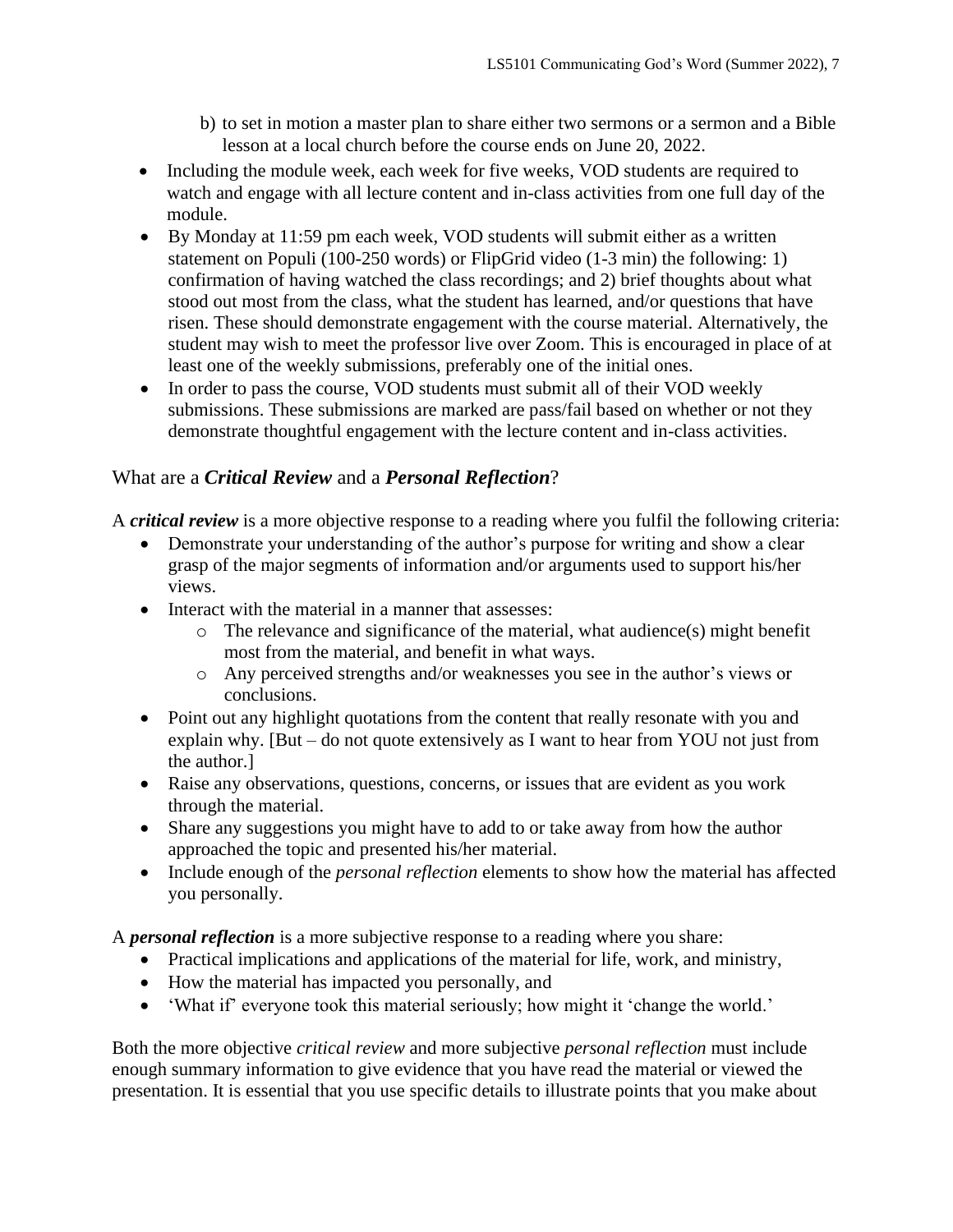the reading/event and cover the full range of the content's major arguments or emphases. BUT your writing cannot be just a summary of the material! I have read the book (or can find it if needed) and don't need you to tell me the whole story over again. As stated earlier, my purpose is to find out what *you* have to say *about* the material.

# **Course Outline / Class Schedule**

- 1. Introduction
	- What is 'preaching'? The 'foolishness' of preaching
	- Paradoxes in preaching
- 2. Extemporaneous/Impromptu Preaching
	- Speaking exercise
- 3. The New Testament and Preaching
	- Sermons in the Book of Acts; Towards a 'theology' of preaching
	- Article: 'The Doctrine of Preaching in the New Testament'
- 4. Rhetoric: Greco-Roman versus Pauline Approaches
	- Levels of persuasion in rhetoric
	- Elements of logos, ethos, and pathos in speaking
	- The 'persuader' versus the 'herald'
- 5. Types of Sermons
	- Overview of topical, textual, and expository approaches
- 6. Genres in the Bible
	- Why genres matter in preaching
- 7. Expository Preaching
	- The nature and variety of expository preaching; 'The Big Idea' in preaching
	- Traditional homiletical structure for an expository sermon
- 8. Textual and Topical Sermons
- 9. Building a Sermon
	- Theme/Topic/Title; Introductions
	- "What's the Point?" Background to the '3-point sermon;' Points versus Principles
	- Illustrations, Images, 'the story'
	- Conclusion/Appeal/Response
- 10. Plagiarism in the Pulpit
- 11. The Place of 'the Anointing' in Preaching
- 12. The Great Delivery Debate
	- Manuscript, notes, or 'performing without a net'
- 13. Learning from Vines and Dooley *(Passion in the Pulpit)*
- 14. Kent Anderson's *Choosing to Preach* Model
	- Four crucial questions
	- Exploring the cognitive/affective and deductive/inductive domains
	- Five approaches to preaching
- 15. Overview of Dale Carnegie's *Stand and Deliver*
- 16. Differences Between Preaching and Teaching
- 17. Practical Preaching/Teaching Assignments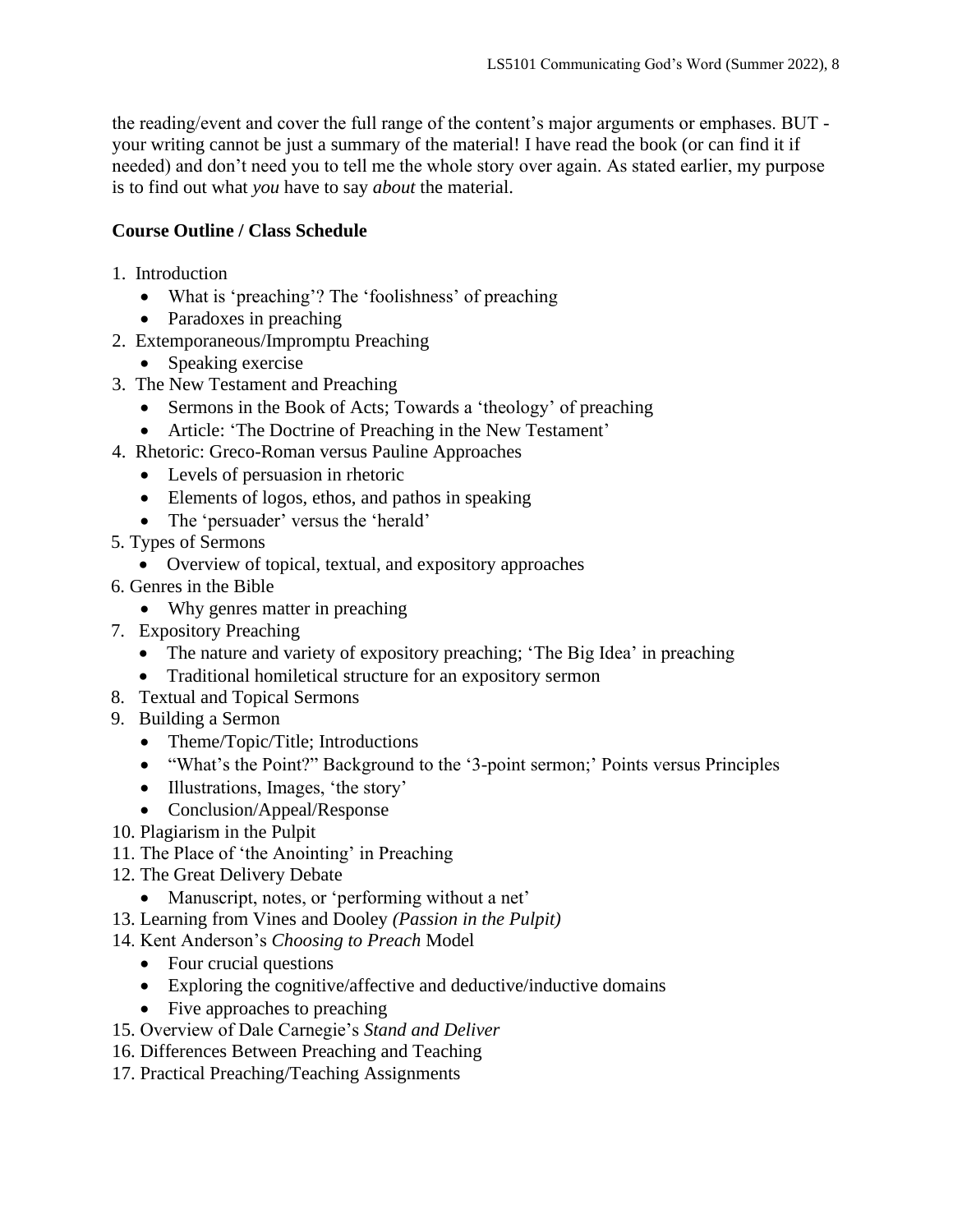• Assignments will not be accepted after June 20, 2022.

### **Estimate of Time Investment** (individual time investments may vary)

| Classroom time |                                                | 28 hrs          | <b>Module Week</b>     |
|----------------|------------------------------------------------|-----------------|------------------------|
|                | 1. Class Presentation - Anderson Textbook      |                 |                        |
|                | Reading<br>a)                                  | $10$ hrs        |                        |
|                | b) Preparing presentation                      | 8 hrs           | April 25, 2022         |
| $2^{\circ}$    | Sermon in Class                                |                 |                        |
|                | a) Preparation                                 | 8 hrs           | Module Week            |
| 3.             | Video Personal Reflection on Carnegie          |                 |                        |
|                | Textbook                                       |                 |                        |
|                | a) Reading                                     | $14$ hrs        |                        |
|                | b) Video Personal Reflections                  | 4 hrs           | May 13, 2022           |
|                | 4. Critical Review of Two Church Sermons       |                 |                        |
|                | a) View/Listen                                 | 2 hrs           |                        |
|                | Writing the Reports<br>b)                      | 4 hrs           | May 20, 2022           |
|                | <b>Oral Debrief Session</b><br>$\mathcal{C}$ ) | 1 <sub>hr</sub> | May 27, 2022           |
| 5.             | <b>Critical Review of Vines and Dooley</b>     |                 |                        |
|                | Textbook                                       |                 |                        |
|                | a) Reading                                     | $14$ hrs        |                        |
|                | b) Written Critical Review                     | 6 hrs           | June 03, 2022          |
|                | 6. Post-Module Sermon or Bible Lesson          |                 |                        |
|                | Readings<br>a)                                 | $15$ hrs        |                        |
|                | Preparation<br>b)                              | $15$ hrs        |                        |
|                | Presentation<br>c)                             | 2 hrs           | before June 20, $2022$ |
|                | <b>Oral Debrief Session</b><br>d)              | 1 <sub>hr</sub> | June 20, 2022          |
|                | $Total =$                                      | 132 hrs         |                        |
|                |                                                |                 |                        |

# **Academic Policies**

### **General Guidelines for the Submission of Written Work**

*Formatting Papers* 

- Papers should be typed, double-spaced and follow the appropriate formatting guidelines (e.g. 1 inch margins).
- Follow the [Horizon Format Guide](https://www.horizon.edu/students/resources/) consistently.
- The length of papers should fall within  $+/-10\%$  of the stated length. Papers that fall outside the length guidelines may not be graded and will receive a grade reduction.

Failure to follow these guidelines warrants a grade reduction.

### *Submitting Your Assignments*

Assignments should be submitted via [Populi.](https://horizon.populiweb.com/) The resource at this link

[https://support.populiweb.com/hc/en-us/articles/223792507-How-to-submit-work-for-](https://support.populiweb.com/hc/en-us/articles/223792507-How-to-submit-work-for-assignments)

[assignments](https://support.populiweb.com/hc/en-us/articles/223792507-How-to-submit-work-for-assignments) explains how to submit assignments on Populi (the link to the video is also available on the info tab of the Populi course page).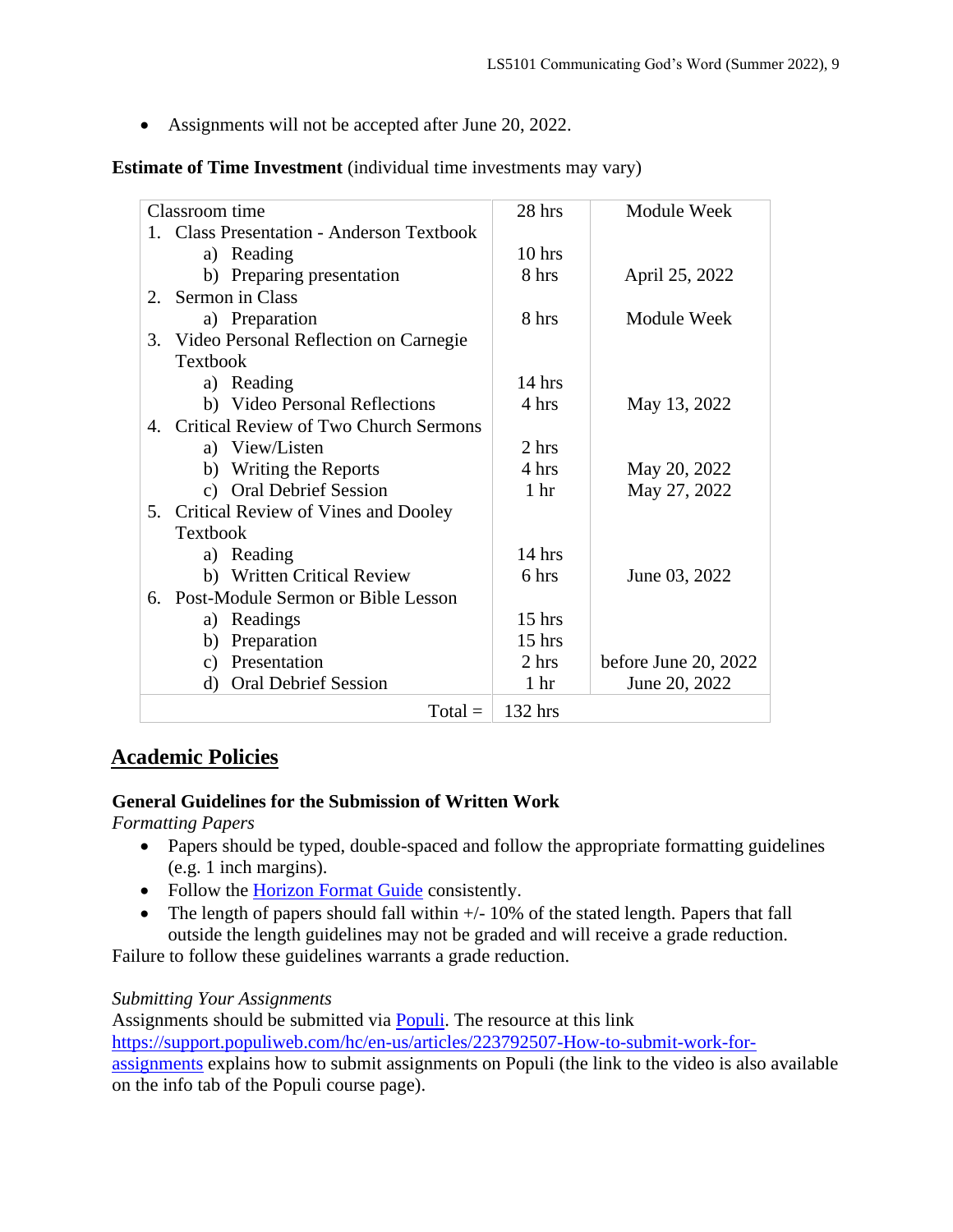### **Late Assignments and Extensions**

All assignments are due when stated by the professor or, if not specified, within 8 weeks after the first day of class. Please contact the professor well in advance if you would like to request an adjustment to any of your due dates. A late penalty will be assessed for all overdue assignments: 1-3 days late, penalty of 10%; 4-6 days late, penalty of 20%. After six days late, an assignment receives a grade of 0.

| Grade        | Percentage | <b>GPA</b> | Descriptor          |
|--------------|------------|------------|---------------------|
| $A+$         | 97-100%    | 4          | Exceptional         |
| A            | 93-96%     | 4          | Excellent           |
| $A-$         | 90-92%     | 3.7        | Excellent           |
| $B+$         | 87-89%     | 3.3        | Good                |
| B            | 83-86%     | 3.0        | Good                |
| $B -$        | 80-82%     | 2.7        | Good                |
| $C+$         | 77-79%     | 2.3        | Satisfactory        |
| $\mathbf C$  | 73-76%     | 2.0        | Satisfactory        |
| $C-$         | 70-72%     | 1.7        | Satisfactory        |
| $D+$         | 67-79%     | 1.3        | <b>Minimal Pass</b> |
| D            | 63-66%     | 1.0        | <b>Minimal Pass</b> |
| $D-$         | 60-62%     | 0.7        | <b>Minimal Pass</b> |
| $\mathbf{F}$ | $<,60\%$   | 0          | Failure             |

#### **Grading**

### **Academic Honesty**

Horizon uses the University of Saskatchewan definition of plagiarism described as "the presentation of the work or idea of another in such a way as to give others the impression that it is the work or idea of the presenter. Adequate attribution is required. What is essential is that another person have no doubt which words or research results are the student's and which are drawn from other sources" (Office of the University Secretary, 2012). Students are expected to give due recognition to sources from which all substantial phrases, sentences or even ideas are drawn. Note also that you may not submit work done in one course to satisfy the requirements of another course (unless both instructors agree beforehand to accept such work). See [here](http://www.turnitin.com/assets/en_us/media/plagiarism_spectrum.php) for examples of plagiarism and further guidelines in the College [Student Handbook.](https://www.horizon.edu/students/resources/)

### **Disability Services Information**

If you would benefit from learning accommodations due to pre-existing physical or mental health conditions or learning disabilities, contact the Academic or Student Life departments at the beginning of the course. Horizon will work to meet your learning and/or physical needs where possible. If any conditions arise during the course that you wish to disclose, please contact us as soon as possible. In all cases you will need to provide current [documentation](https://www.horizon.edu/students/support/) of the disability or condition you wish to disclose. Horizon takes appropriate care to ensure confidentiality about any such disclosures. For more information, contact Bob Williamson, Dean of Students, at [bwilliamson@horizon.edu;](mailto:bwilliamson@horizon.edu) Heather Wood, Associate Dean of Students, at [hwood@horizon.edu;](mailto:hwood@horizon.edu) or Leanne Bellamy, Academic Coach, at [lbellamy@horizon.edu.](mailto:lbellamy@horizon.edu)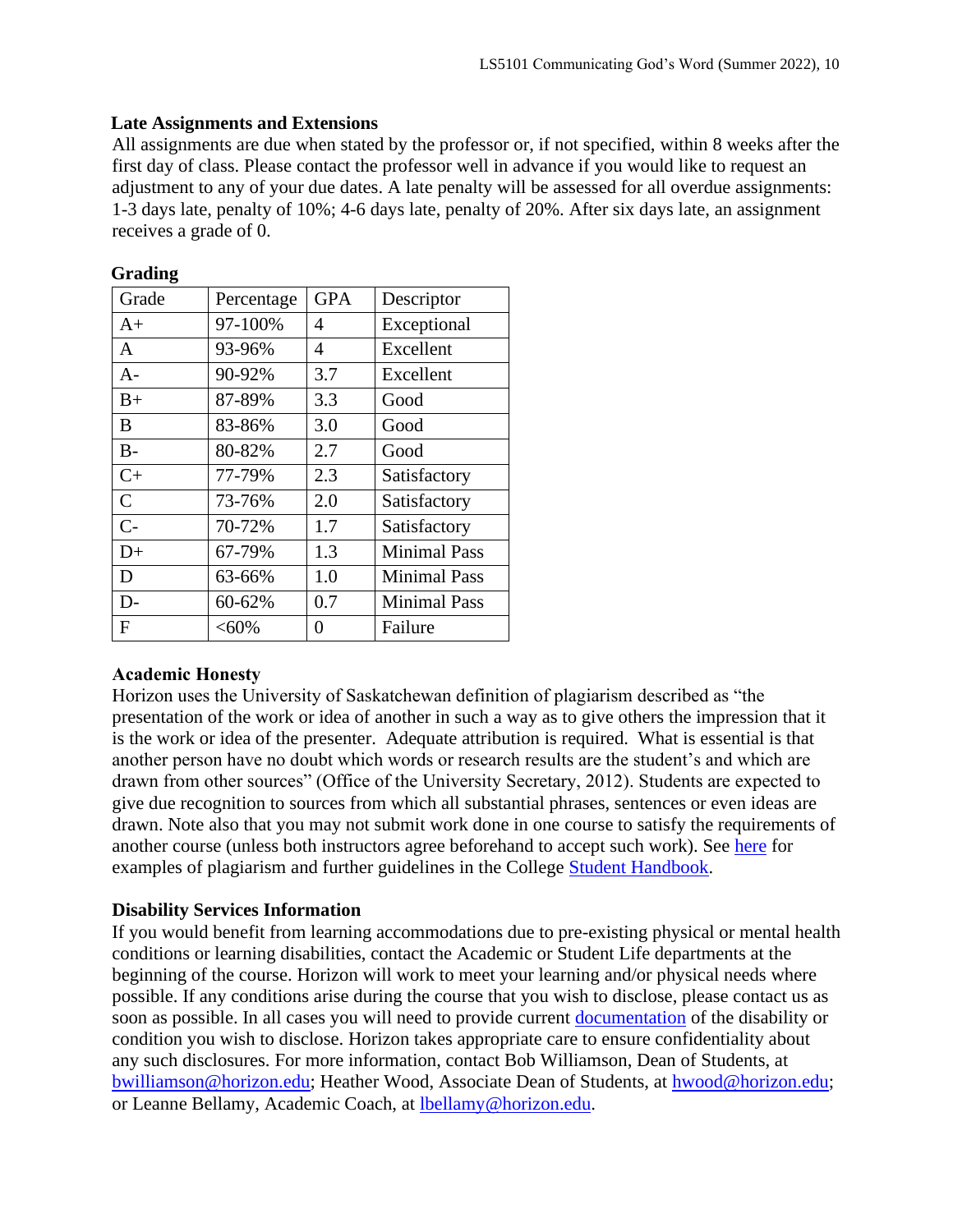### **Class Attendance**

Students should attend all classes in order to facilitate competency development. Students are expected to be present through the delivery method that they registered for, either on campus or through live-streaming. A student must be present for the full duration of a class period in order to be registered as present for the class. In the case of illness or other unforeseen circumstances, students may miss one day of a module course or three days of class in a term or semester course without academic penalty. Students who are absent for more than the number of classes stated above will automatically fail the course. Students wishing to be exempted from this policy due to extenuating circumstances may make an academic appeal, where they will need to document and verify those circumstances. Students who miss a class are responsible to get missed notes or handouts from another student, rather than from the professor.

### **Campus Health Policy**

Do not come on campus if you are experiencing symptoms (even if they are mild) of fever, cough, shortness of breath, sore throat, chills, runny nose, or a loss of your sense of taste or smell. If you have any of these symptoms, do not return to campus until advised by Public Health. You should self-isolate and contact HealthLine 811 for advice on whether you should be tested for COVID-19. This will help keep others safe and possibly spare them from self-isolation and testing. While you are in self-isolation, you may attend class online. The link to access your class is posted on the course page on Populi, under the Syllabus tab, under Links on the right side of the page.

### **Live-Streaming Etiquette**

If attending class online via live-stream, keep your camera on and stay present and attentive throughout the class session, extending the gift of full engagement. Access your class with a computer (preferably) or tablet, not a cell phone. Arrive to class on time, and dress as you would if you were attending class on campus. Join the class from a quiet space with minimal background noise, and mute your microphone until you wish to speak to the class.

# **Use of Technology**

Horizon encourages the use of electronic devices in the classroom to enhance learning. Careful consideration must be given to privacy issues, copyrighted materials, and the general care and concern for others. Please respect the following classroom policies:

- Please use online access for course learning only. This is a matter of respect for the instructor's teaching, your own learning, and fellow students who may be distracted by other uses.
- Students should secure permission from the instructor to record any teaching material. This includes PowerPoint slides, white board illustrations, notes, and any form of audio or video.
- Student feedback is a valuable input for course improvements. Please resolve any classroom grievance about the instructor or course with the instructor personally, through the Horizon College and Seminary grievance procedures, or the Populi-based course evaluations. It is inappropriate to air classroom grievances on a social media platform.